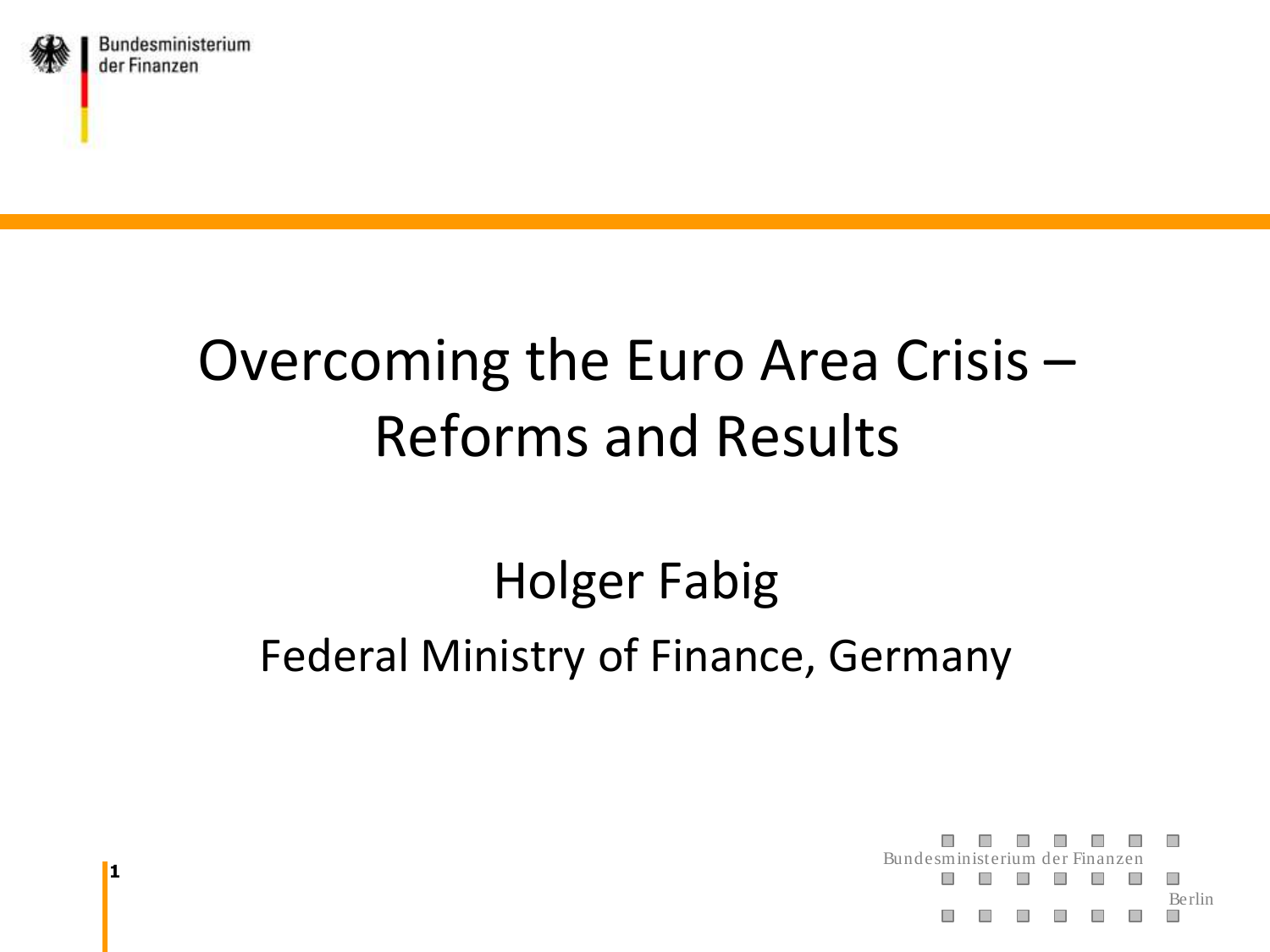#### Introduction

- Europe is in the midst of a sovereign debt crisis and currently in recession
- But comprehensive measures have been taken to live up to this challenge and are bearing fruit already
- This brief presentation will present both reforms, new instruments and some results

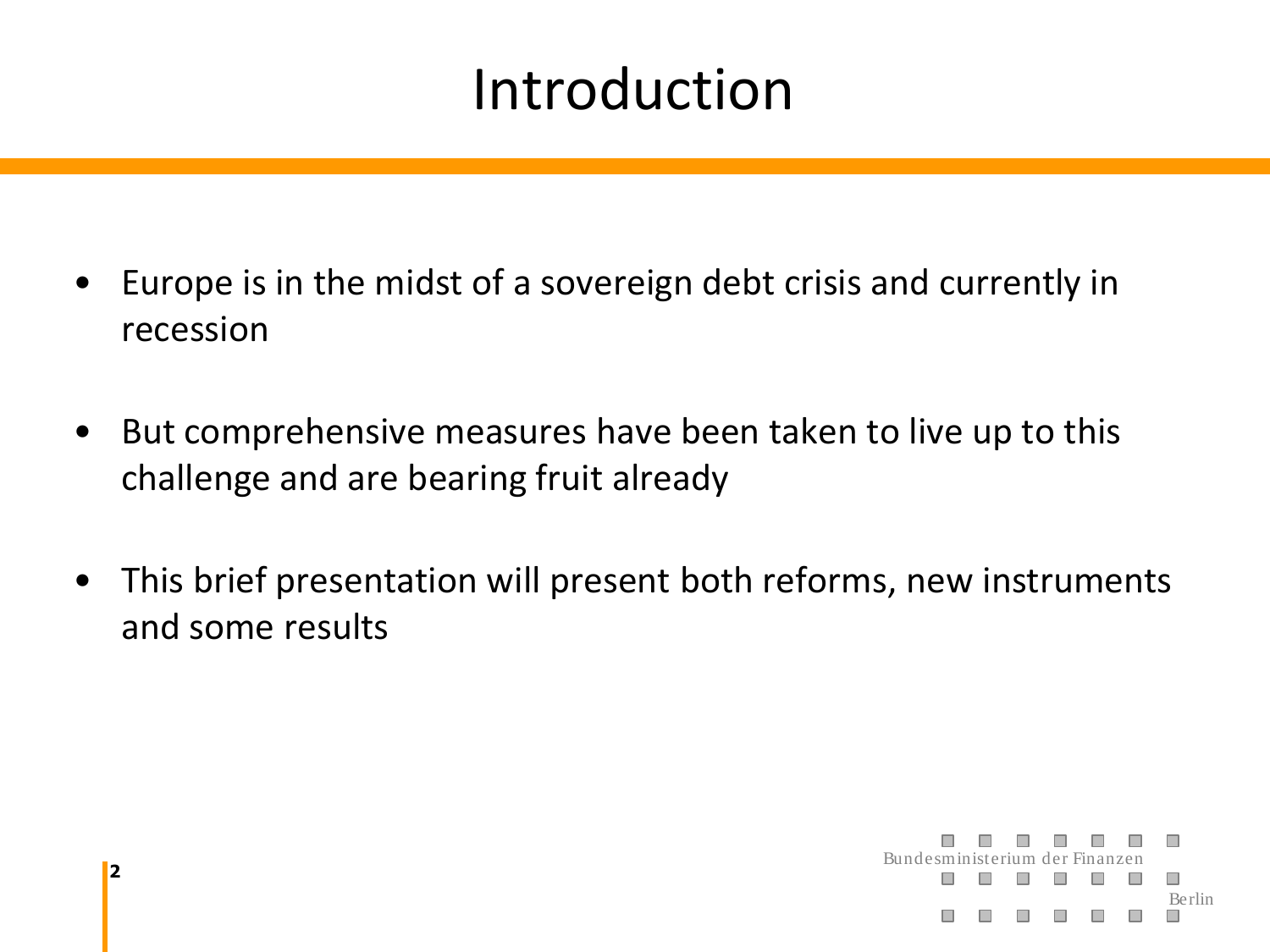### Reform of the Stability and Growth Pact

#### • Preventive Arm:

- $\checkmark$  Stronger focus on balanced fiscal position
- $\checkmark$  Deposit of 0.2% of GDP if MS leaves adjustment path towards country-specific medium-term structural deficit objective (max. 1% of GDP) and does not adjust
- Corrective Arm:
	- $\checkmark$  MS whose debt exceeds 60 % of GDP required to reduce debt by 1/20 p.a. of amount above 60%, even if their deficit is below 3 % of GDP
- Sanctions triggered earlier, can only be turned down by qualified majority (quasi-automatic, reverse majority rule)

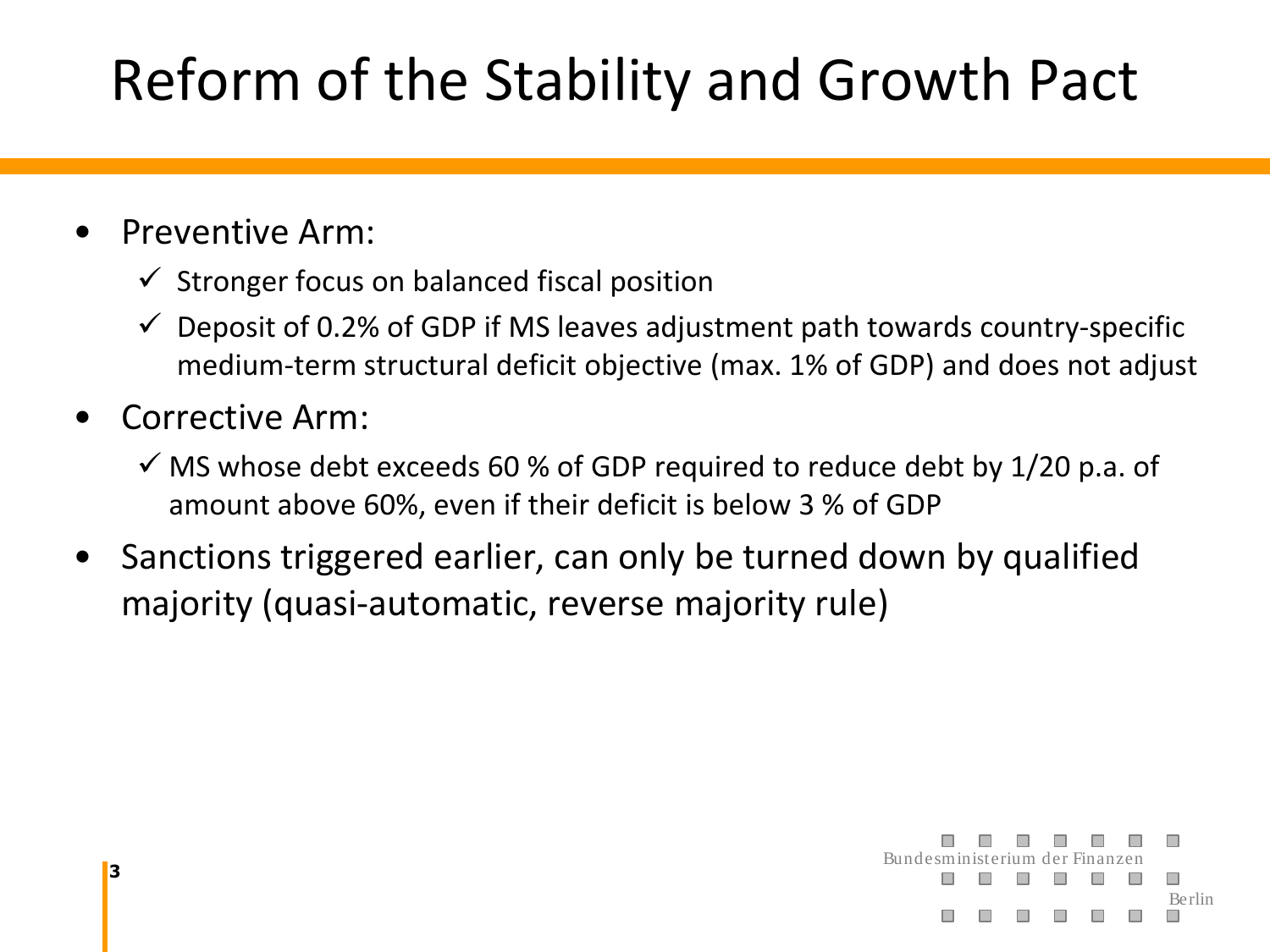#### Fiscal Compact

- Structural deficit must not exceed 0,5% of GDP
- Debt brakes to be integrated into national (constitutional) law
- Confirms 1/20 rule of SGP
- National debt brake pre-condition for ESM use
- MS in excessive deficit procedure need to adopt an economic partnership programme (approved and monitored by the Council and the European Commission)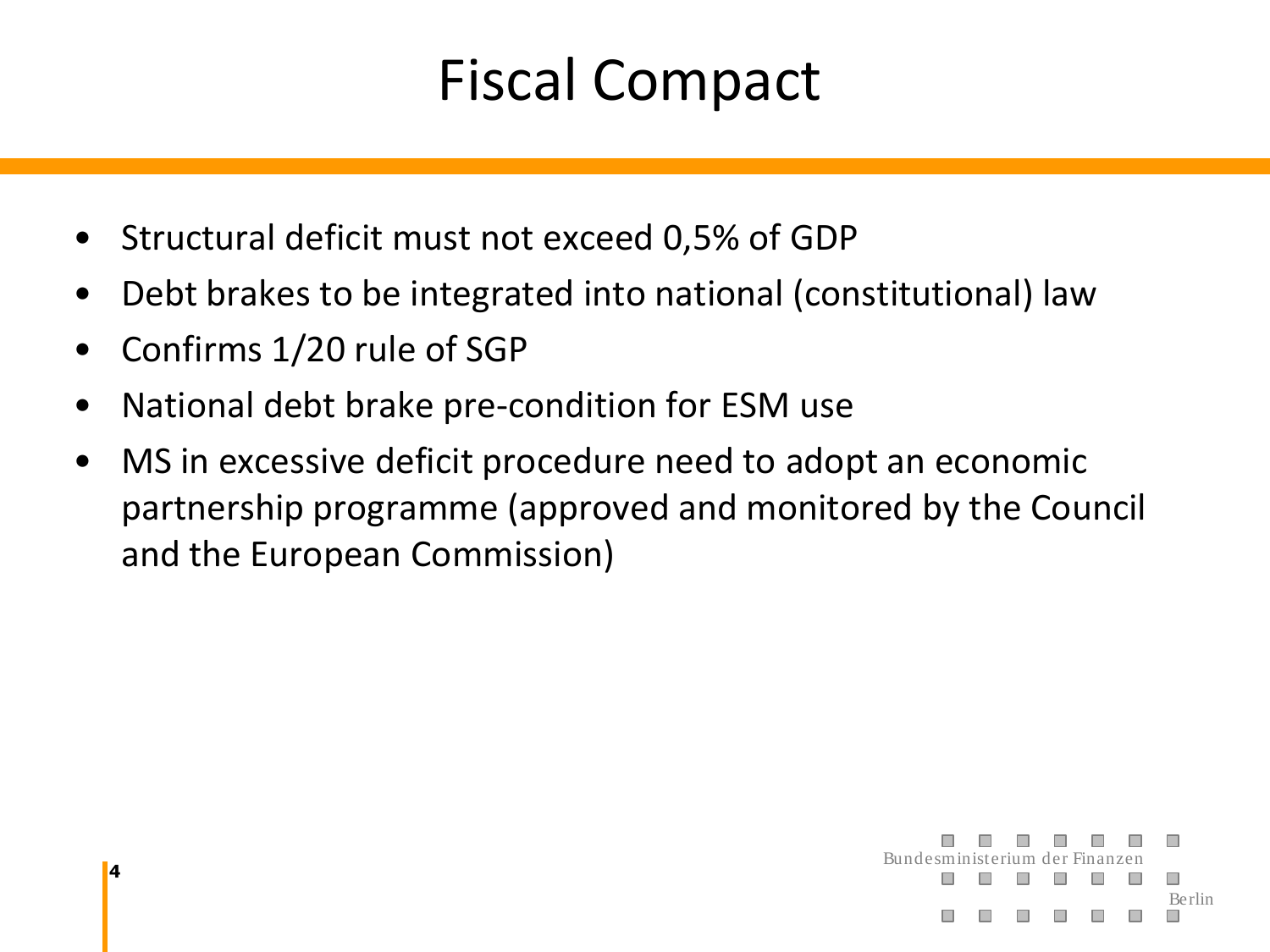#### Achievements (I)

• Deficits in the euro area decreased significantly:

**5**

- Budget deficits: **6,4%** (2009) to **4,1%** (2011), forecast 2012: **3,2%**
- Structural deficits: **4,6%** (2009) to **3,4%** (2011), forecast 2012: **2,1%**

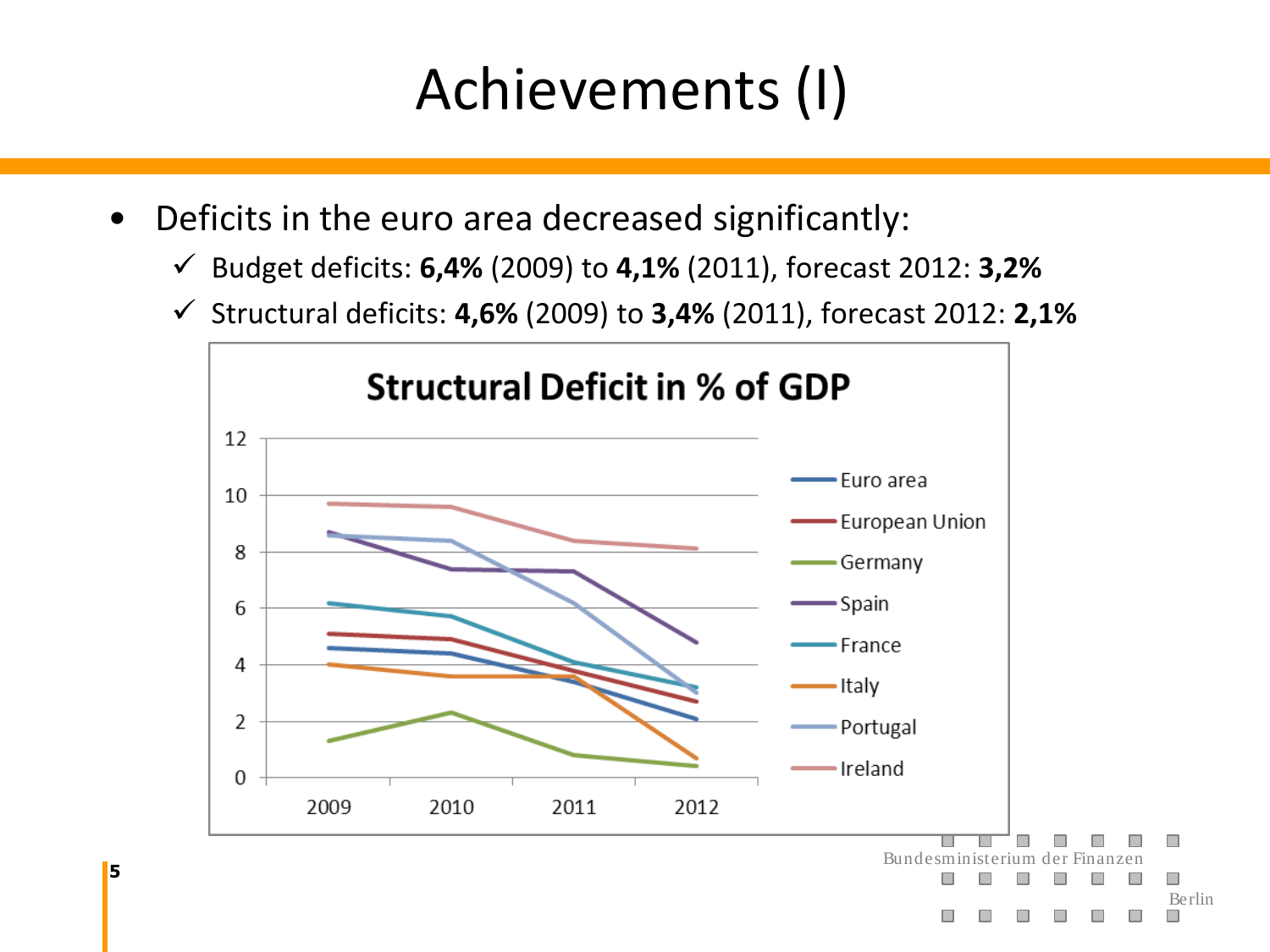#### Achievements (II)

- Deficits and overall debt is low by international comparison:
- 2011 deficits: US: 9.6%, UK: 8.3%, Japan 8.2%, Eurozone: 4.1%

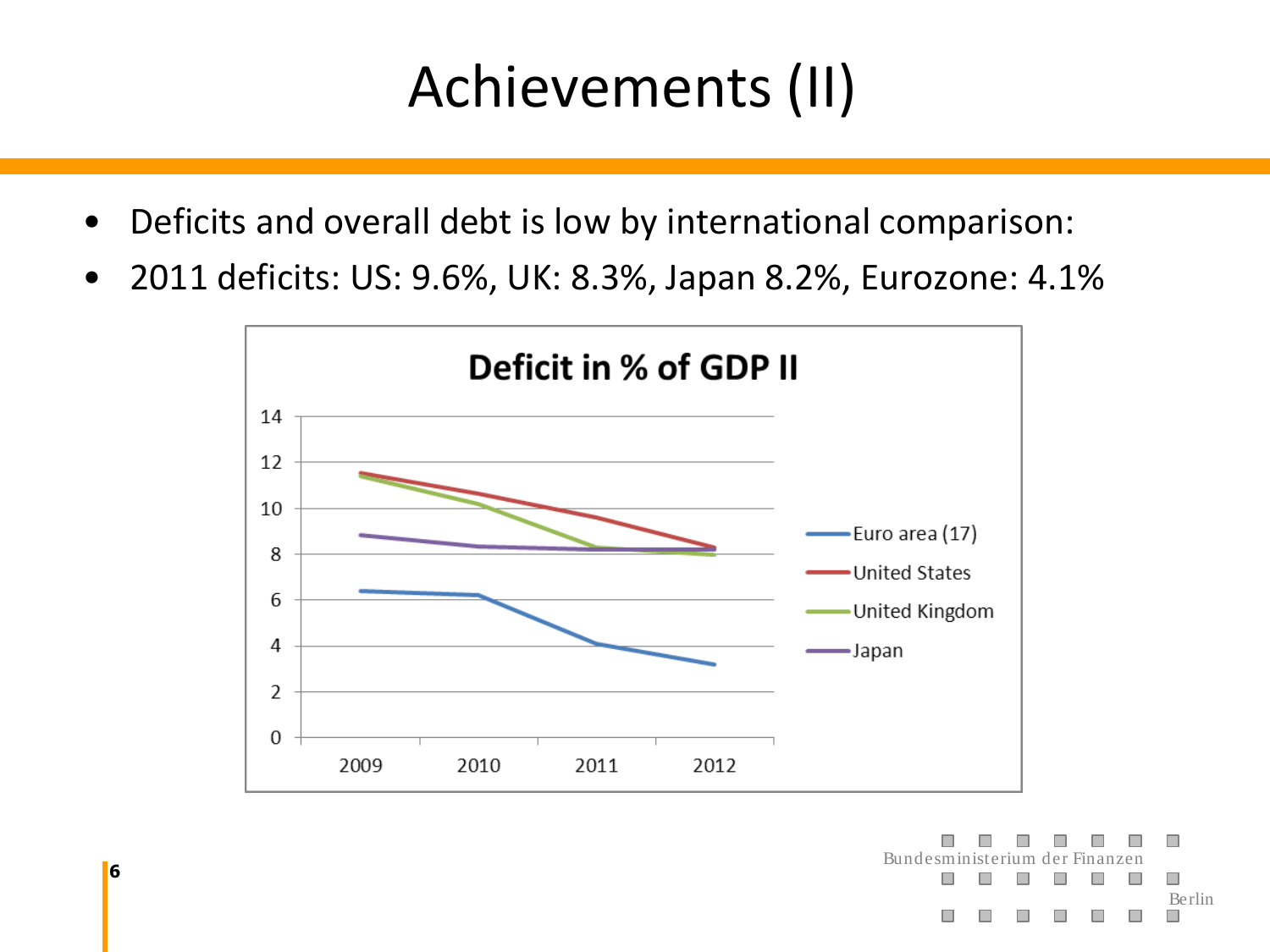#### Achievements (II)

#### **Debt levels and dynamics**

General Government Gross Debt (% of GDP)

Source: IMF Fiscal Monitor October 2012

|                  | 2008  | 2009   2010   2011   2012   2013   2014   2015   2016   2017 |      |                   |                      |                                                       |      |                         |      |      |
|------------------|-------|--------------------------------------------------------------|------|-------------------|----------------------|-------------------------------------------------------|------|-------------------------|------|------|
| <b>Advanced</b>  |       |                                                              |      |                   |                      |                                                       |      |                         |      |      |
| <b>Economies</b> | 81,5  | 95,2                                                         |      |                   |                      | 101,4 105,5 110,1 112,8 113,7 113,6 113,1 112,3       |      |                         |      |      |
| $G-7$            | 91,8  |                                                              |      |                   |                      | 107,9 114,7 119,9 124,5 127,8 129,2 129,5 129,2 128,6 |      |                         |      |      |
| <b>Eurozone</b>  | 70.2  | 80,1                                                         | 85,6 | 88,1              | $\vert$ 92,5 $\vert$ | 93,6                                                  | 93,4 | 92,3                    | 90.8 | 88,7 |
| <b>USA</b>       | 76.1  | 89.7                                                         | 98.6 |                   |                      | 102,9 107,1 111,6 113,8 114,3 114,4 114,3             |      |                         |      |      |
| <b>Japan</b>     | 191,8 | 210.2                                                        |      | 215,3 229,9 234,5 |                      | 240                                                   |      | 244,4 248,6 252,4 255,7 |      |      |

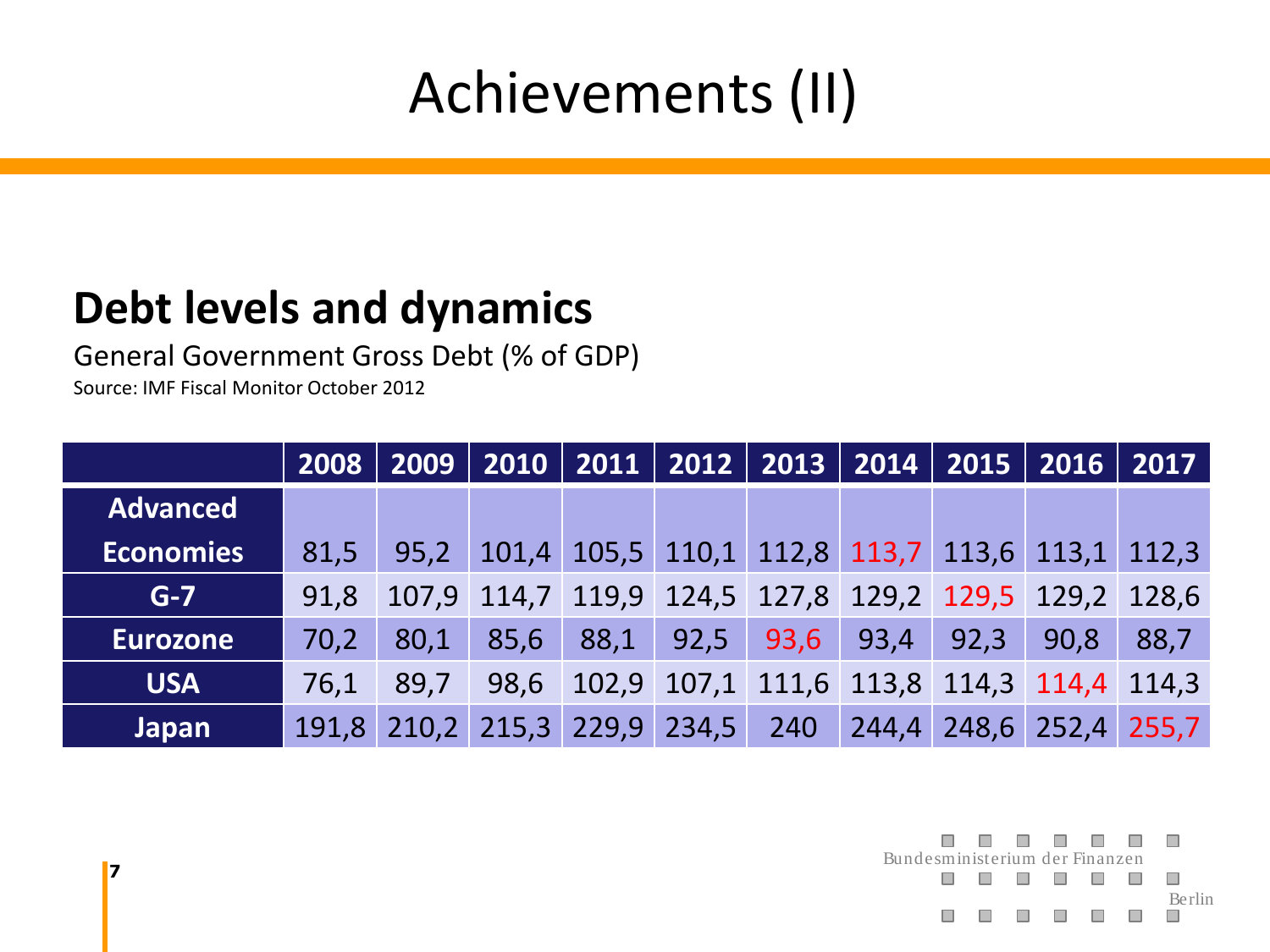#### European Semester

- Intensifies coordination through harmonization and synchronized timetables for budget monitoring (SGP) and coordination of economic policies (Europe 2020)
- Integrates conclusions from the MIP and the Euro-Plus-Pact
- Preventive monitoring

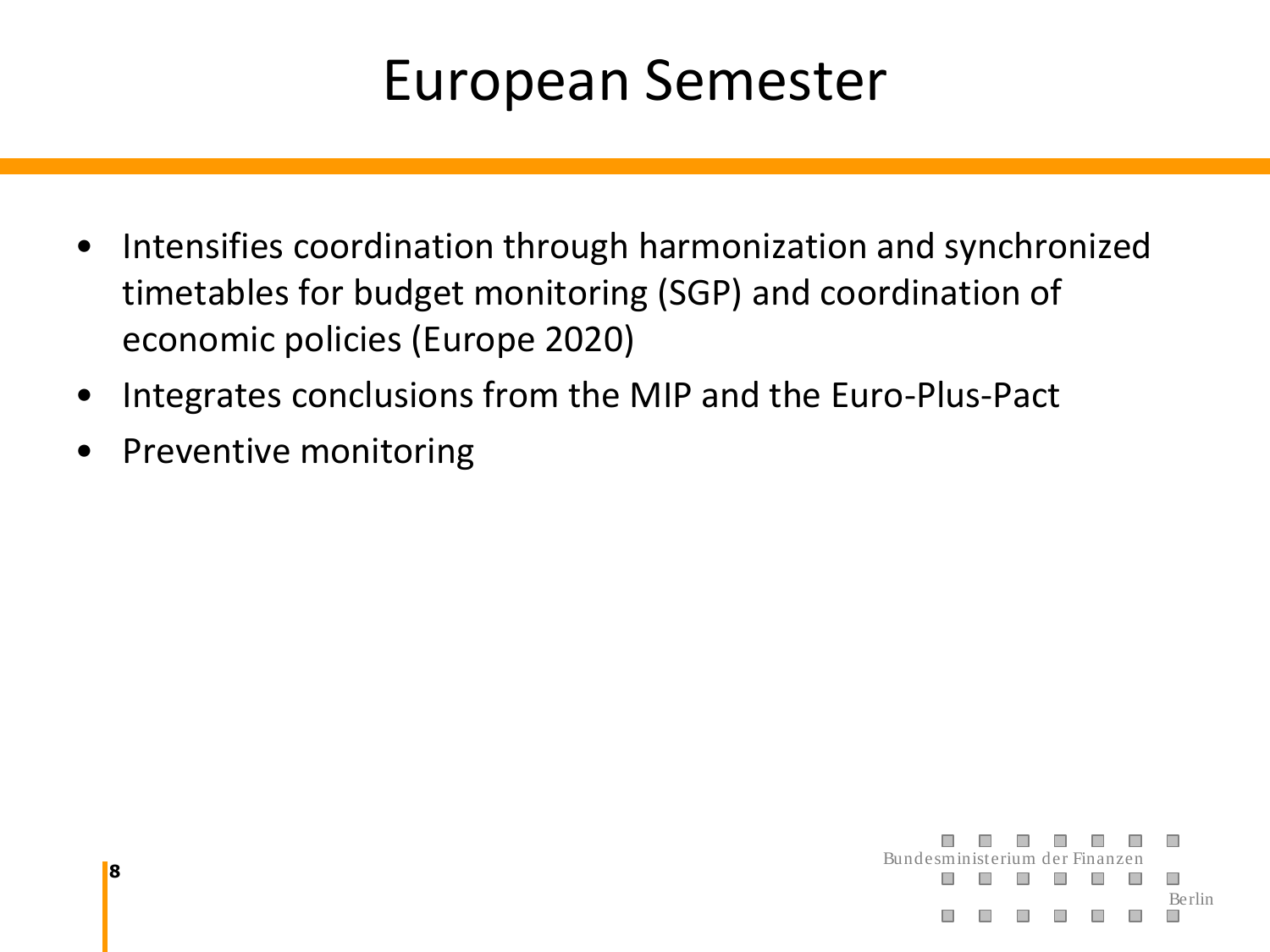#### Europe 2020 Strategy

- Ten-year growth strategy (2010-20)
- Intention: promotion of smart, sustainable, inclusive growth
- MS translate European headline targets into national targets
- Progress is reported in National Reform Programs
- 5 Core objectives:
	- 1. 75% of the population aged 20-64 should be employed
	- 2. 3% of GDP should be spent on R&D/innovation
	- 3. 20% less greenhouse gas emissions , 20% more renewable energy, 20% more energy efficiency
	- 4. at least 40% of 30-34-year old should have a university degree
	- 5. 20 million fewer people who are threatened by social exclusion and poverty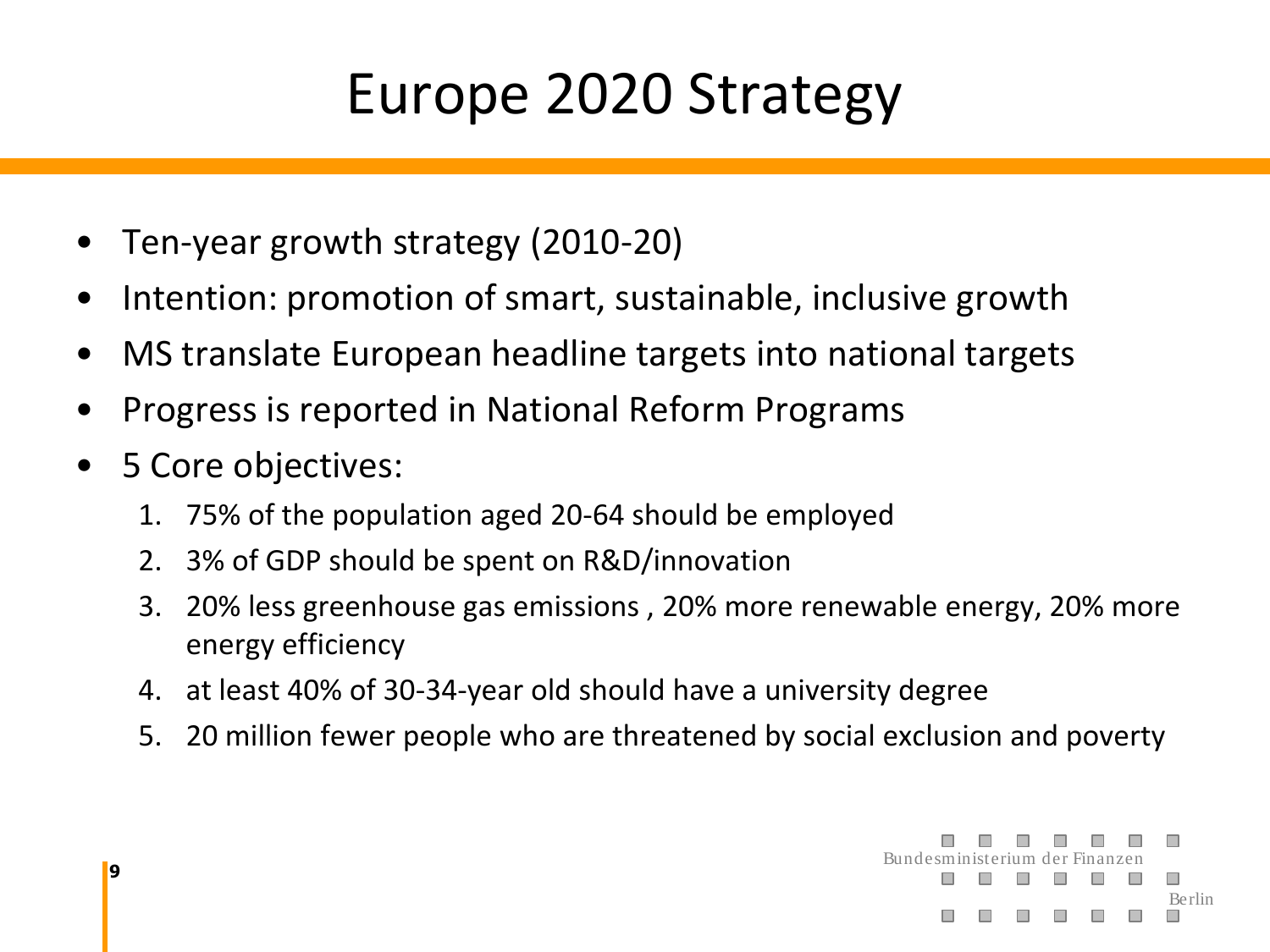#### Euro Plus Pact

- Involves euro area countries + DNK, LVA, LTU, POL, BGR, ROM
- Intention: promotion and harmonization of competitiveness for higher levels of growth and convergence
- Annual voluntary commitment of the participating countries and implementation within 12 months

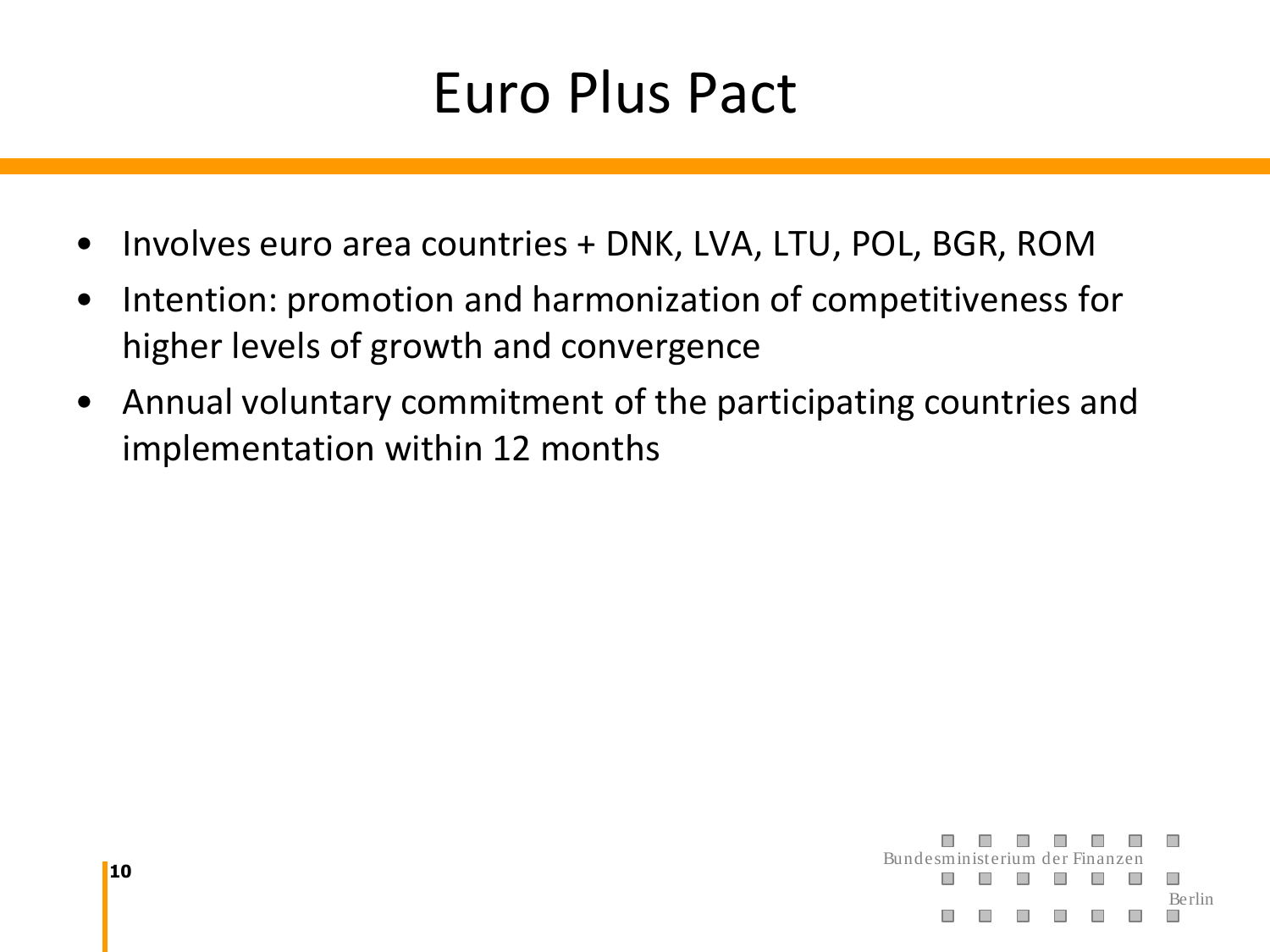#### Macroeconomic Imbalance Procedure

- Intention: identify member states with, or at risk of, macroeconomic imbalances
	- $\checkmark$  Early warning system: comprised of an indicator-based scoreboard and country analysis
	- $\checkmark$  Prompt corrective measures in case of excessive or potentially harmful macroeconomic imbalances
	- $\checkmark$  If no adjustment takes place: sanctions in the form of a deposit or fine of 0.1% of GDP

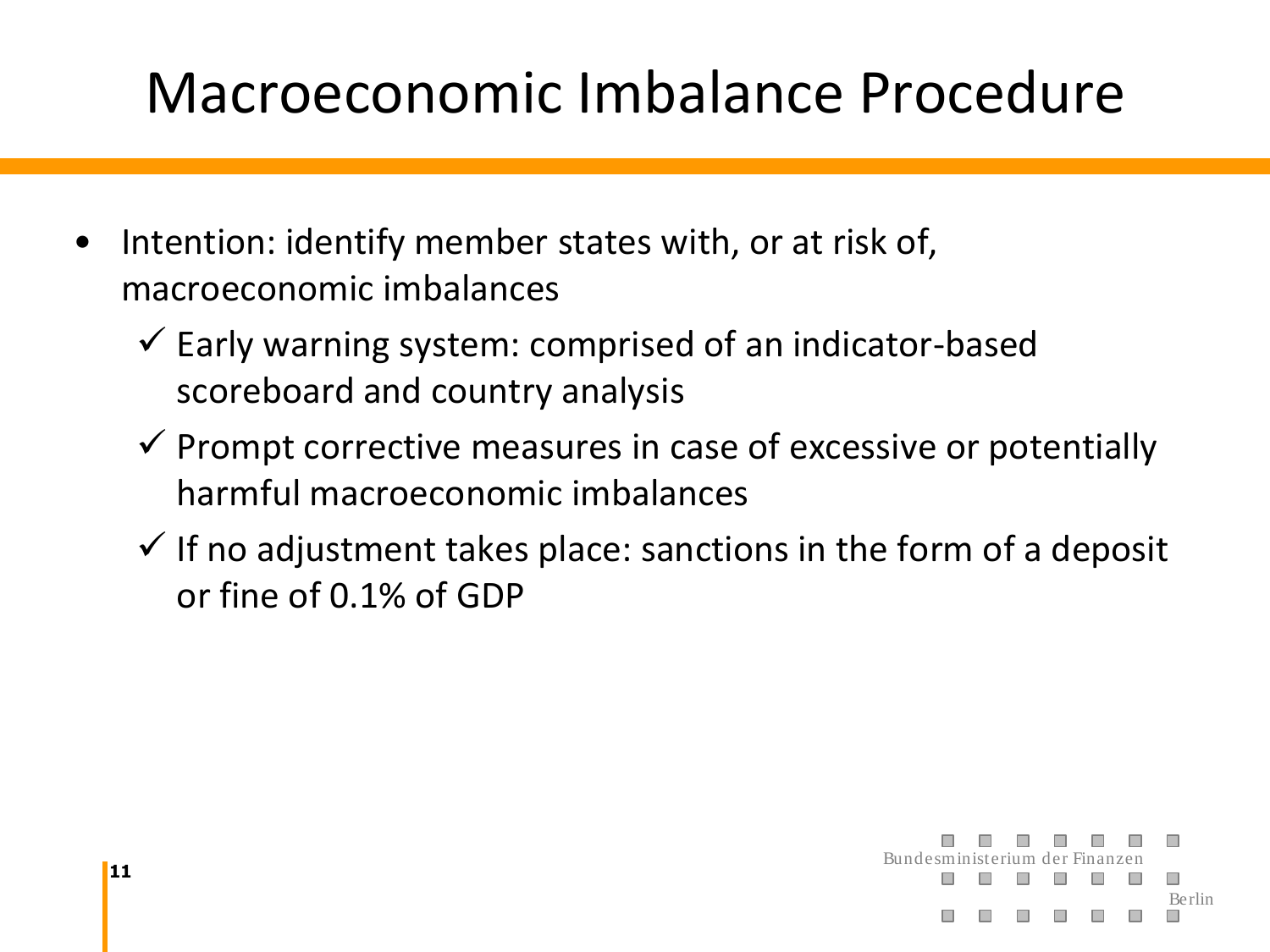#### Compact for Growth and Jobs

- $\epsilon$ 120 bn package:
	- $\epsilon$ 60bn additional EIB lending through capital increase
	- $\epsilon$ 55bn reallocation of Structural Funds
	- $\epsilon$  4.5bn in Project Bonds
- Deepening the Single Market
- Completing the internal energy market
- Reducing the overall regulatory burden
- ... and many more measures

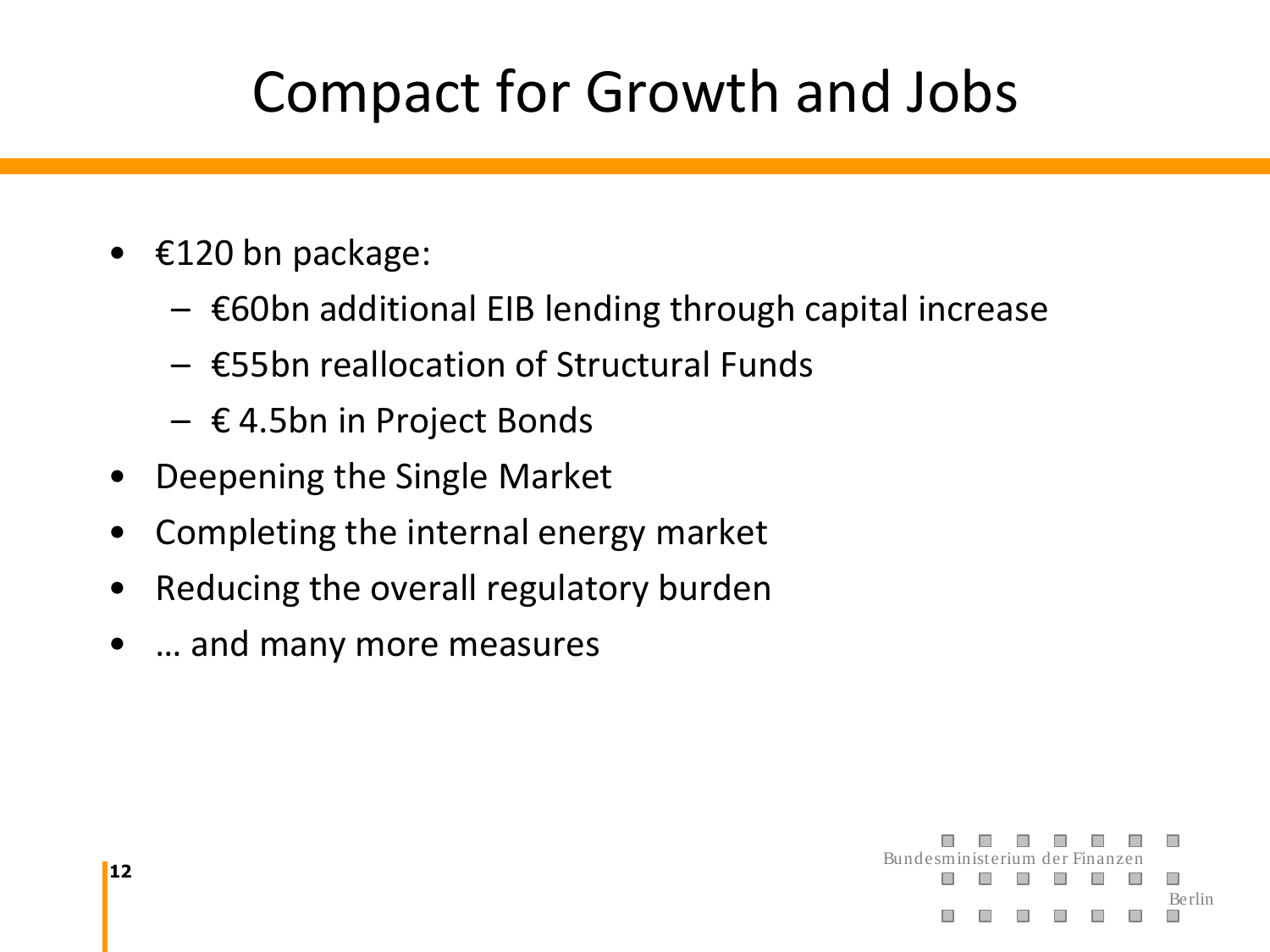#### Achievements (III)

- Current account deficits have declined markedly …
	- 2008-2012: *ESP* **-9,6%** to **-2,0%**, *PRT* **-12,6%** to **-3,6%**, *GRC* **-17,9%** to **-7,8%**



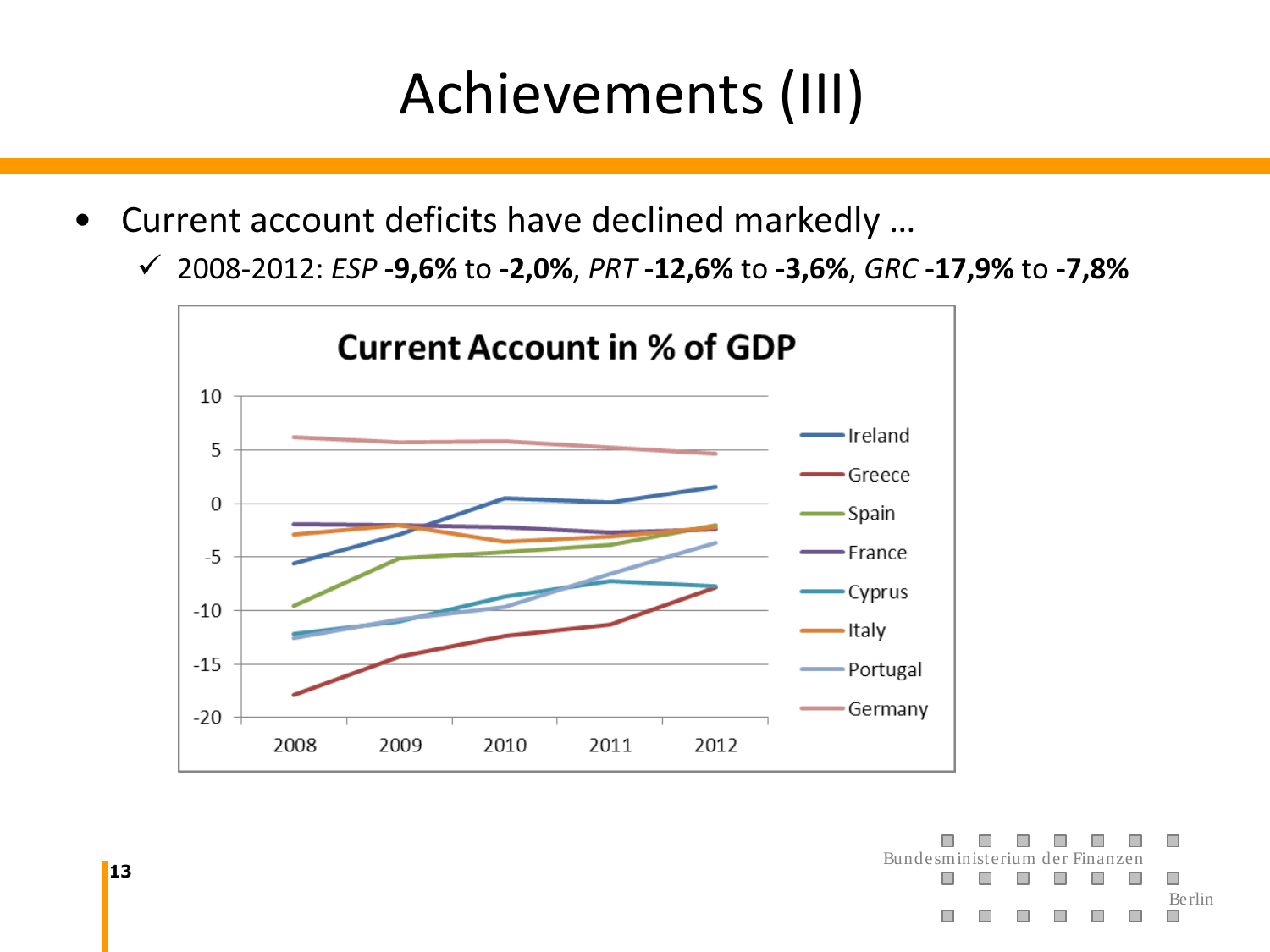#### Achievements (IV)

... not just because of demand compression, but also because exports increased:



Berlin

**14**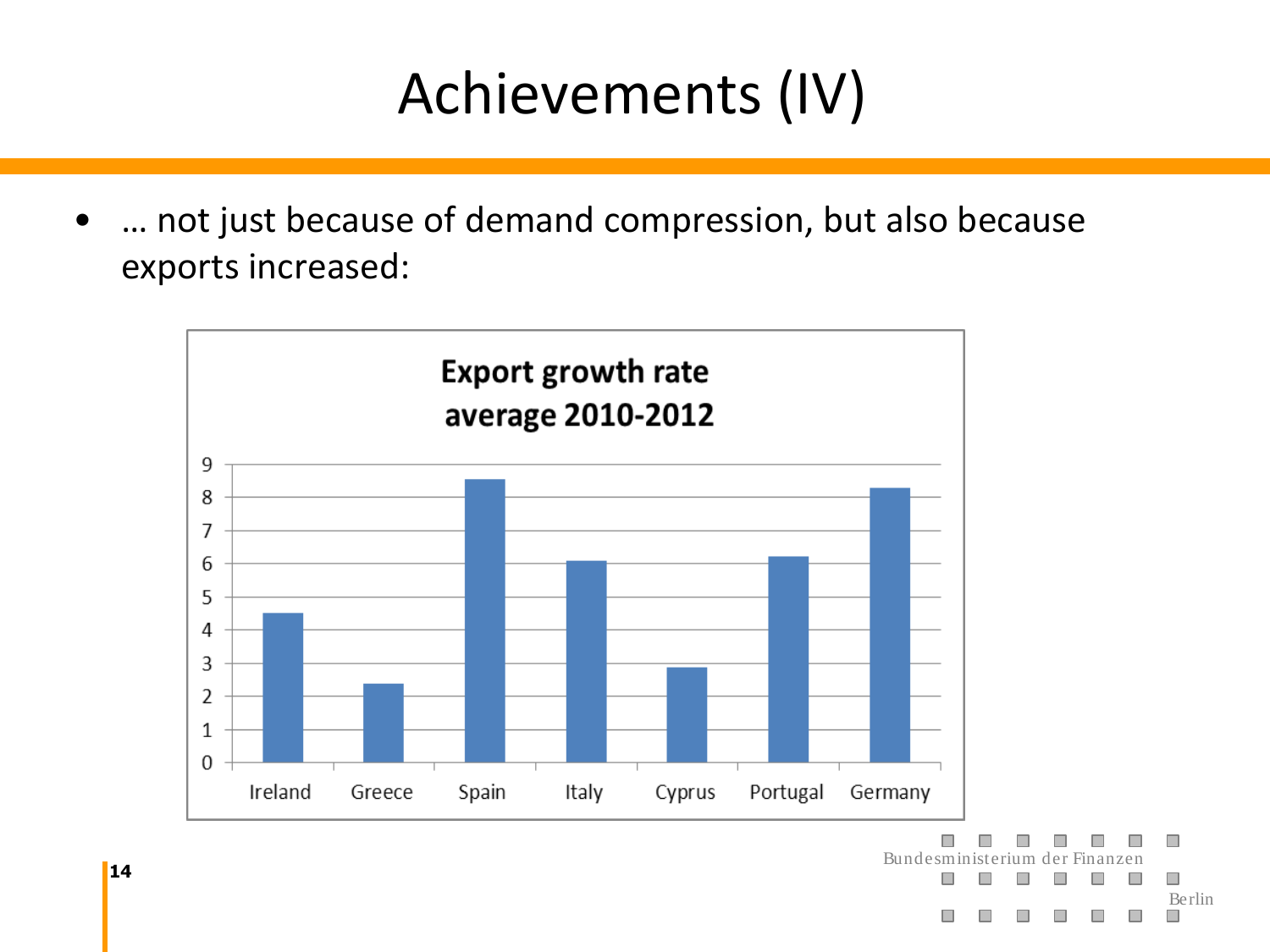#### Achievements (V)

- Competitiveness has improved in many crisis countries
	- The nominal unit labour costs declined in **IRL** and **GRC** by **12%**, in **ESP** by **6%**, in **PRT** by **5%** (2009-2012)

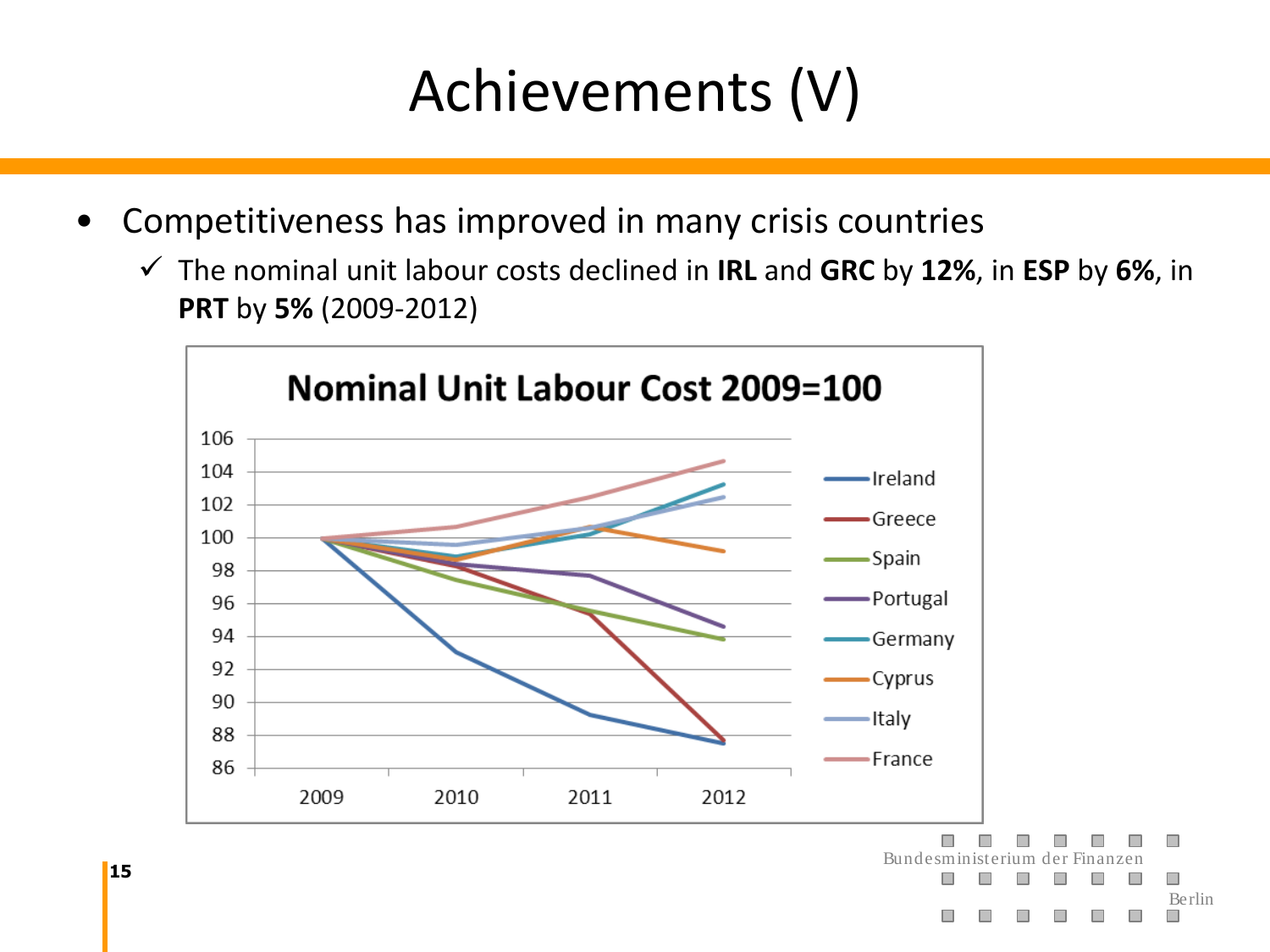#### Achievements (VI)

#### • Reform intensity is particularly high in the crisis countries



Change in overall responsiveness to Going for Growth recommendations across OECD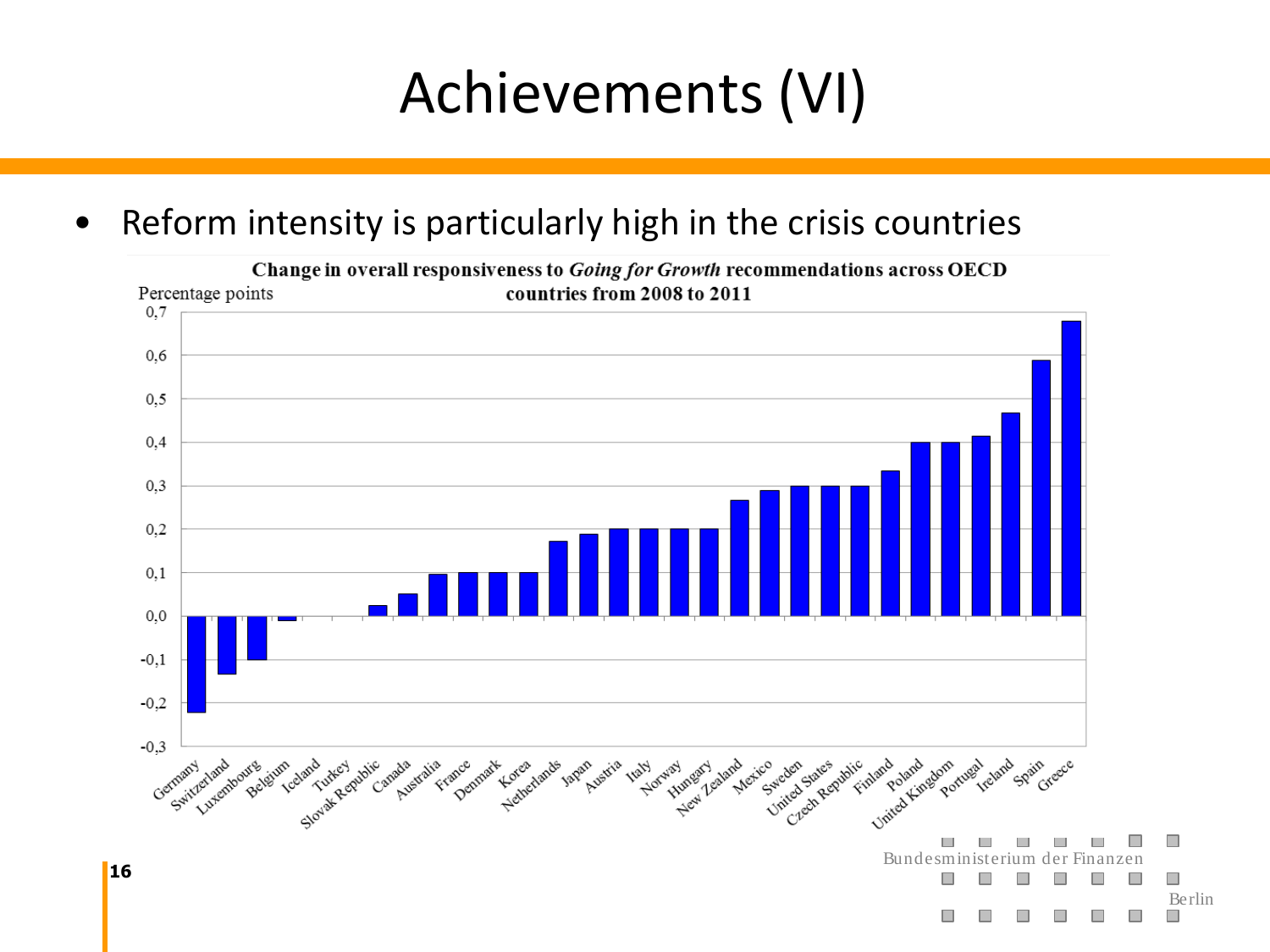#### EFSM

- "European Financial Stabilization Mechanism"
- Part of the temporary euro rescue package put together in 2010
- Volume: €60 bn
- The EFSM disappears when the ESM comes into force

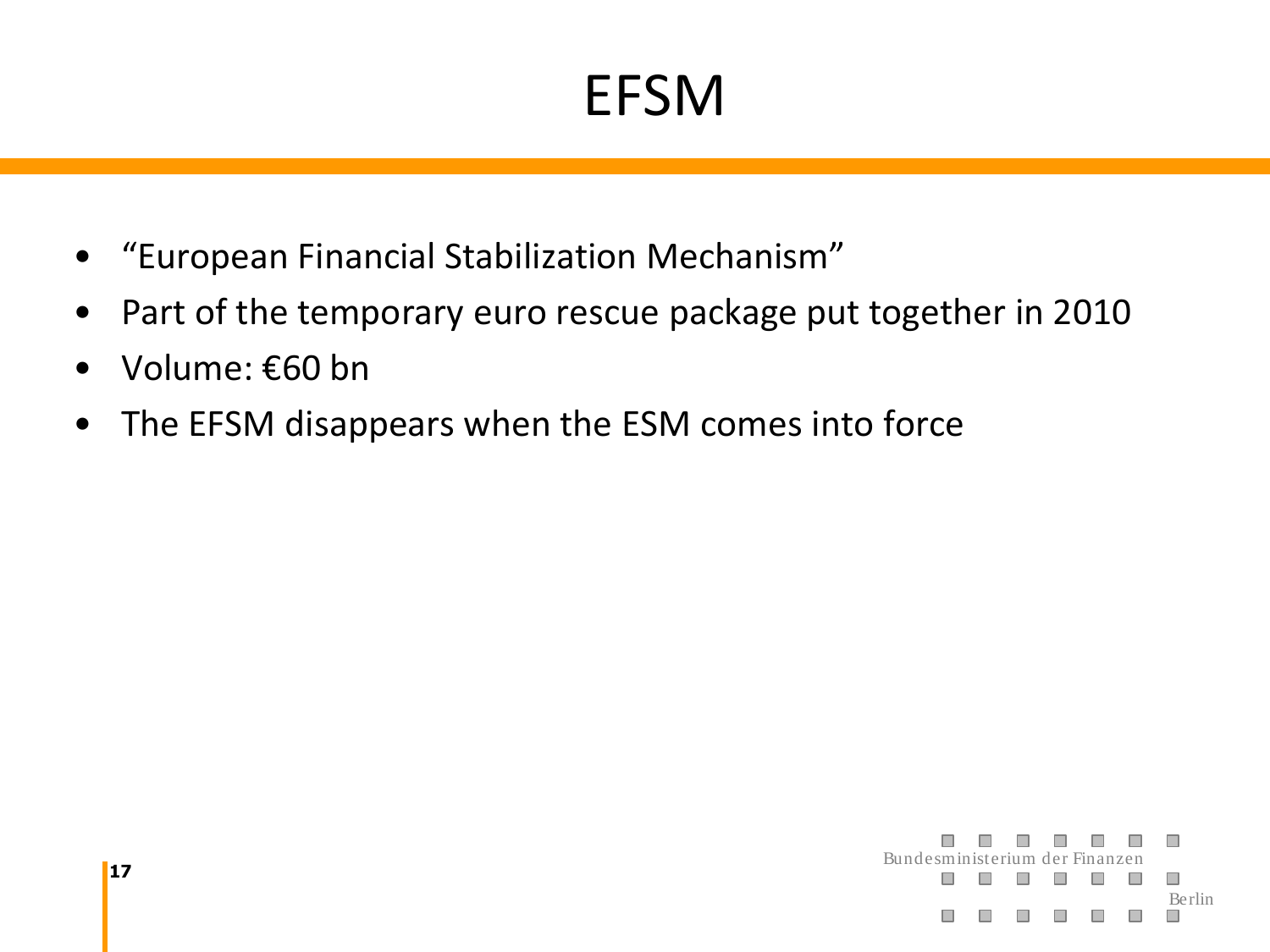# EFSF (I)

- "European Financial Stabilization Facility"
- Intention: assist member states in financial difficulty by providing funding to preserve the stability of the euro area
- Borrows funds for loans to crisis countries on capital market, with guarantees of the euro countries (max. €780 bn)
- Lending capacity: €440 bn
- Instruments: loans, precautionary credit lines, loans to recapitalize financial institutions, and primary and secondary market purchases of government bonds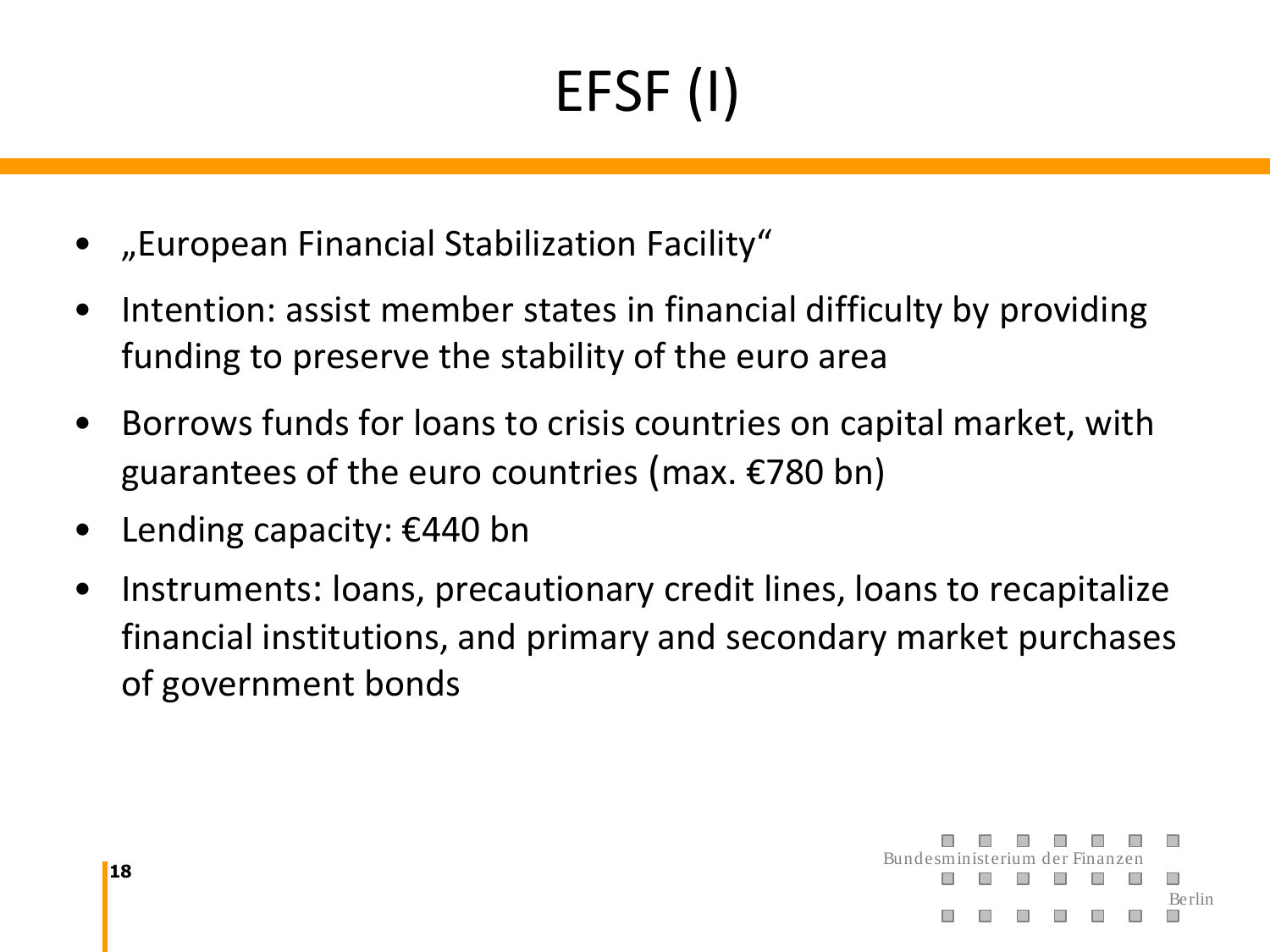# EFSF (II)

- Loans subject to strict conditions under a macroeconomic adjustment program (monitored by the Troika)
- As of August 31, 2012, the EFSF has made total disbursements of € 118.3 bn
- Loans of up to EUR 290 billion are pledged to Ireland, Portugal, Greece and Spain
- Will be replaced by the permanent ESM; EFSF loans possible until June 2013

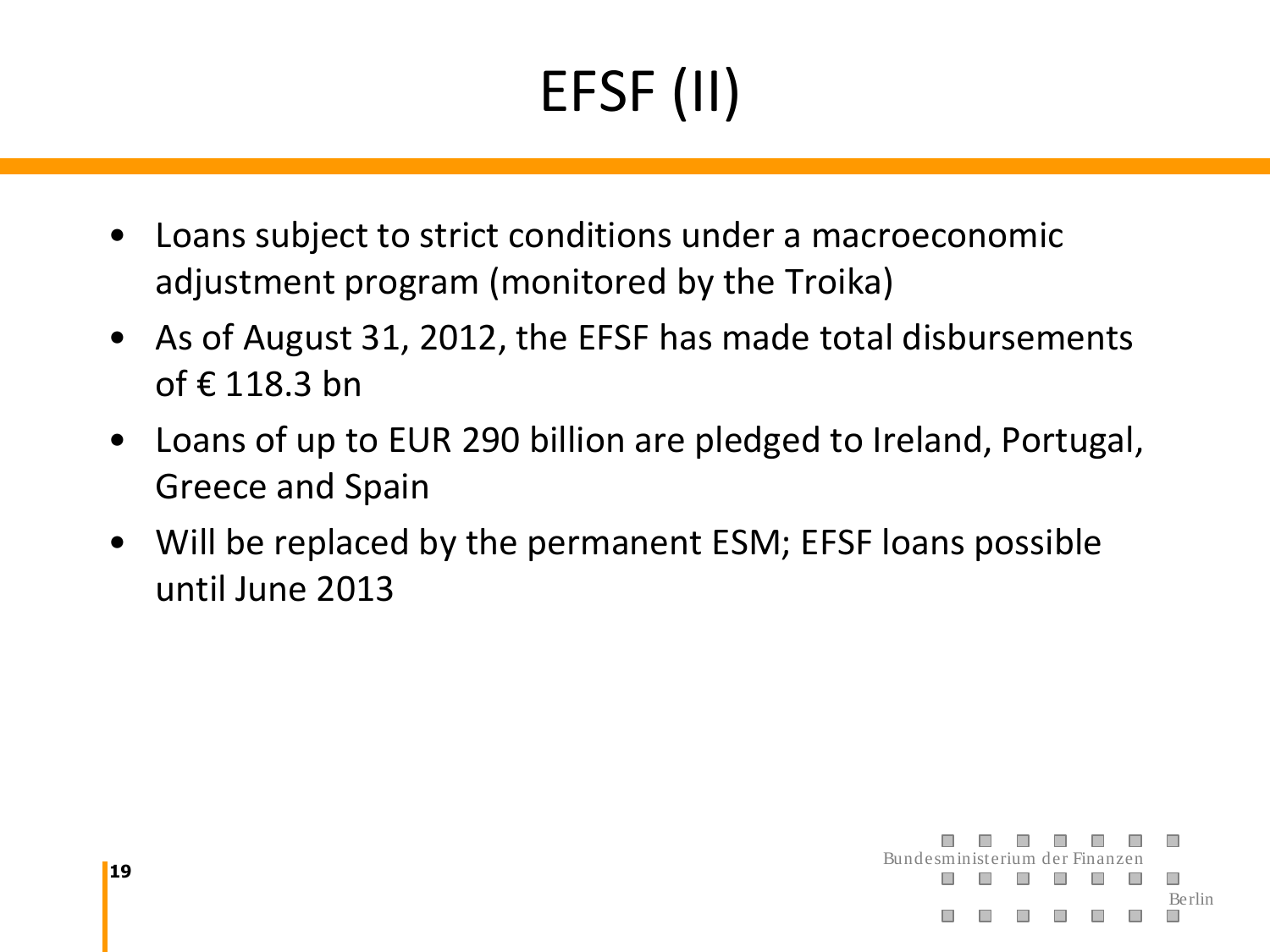# ESM (I)

- "European Stabilization Mechanism"
- Established by international treaty as an international financial institution
- inaugural Governing Board meeting today (October 8, 2012)
- Same instruments as EFSF
- Support only under conditions:
	- $\checkmark$  macro-economic adjustment program
	- $\checkmark$  ratification of the fiscal pact by March 1, 2013
	- $\checkmark$  introduction of national debt brake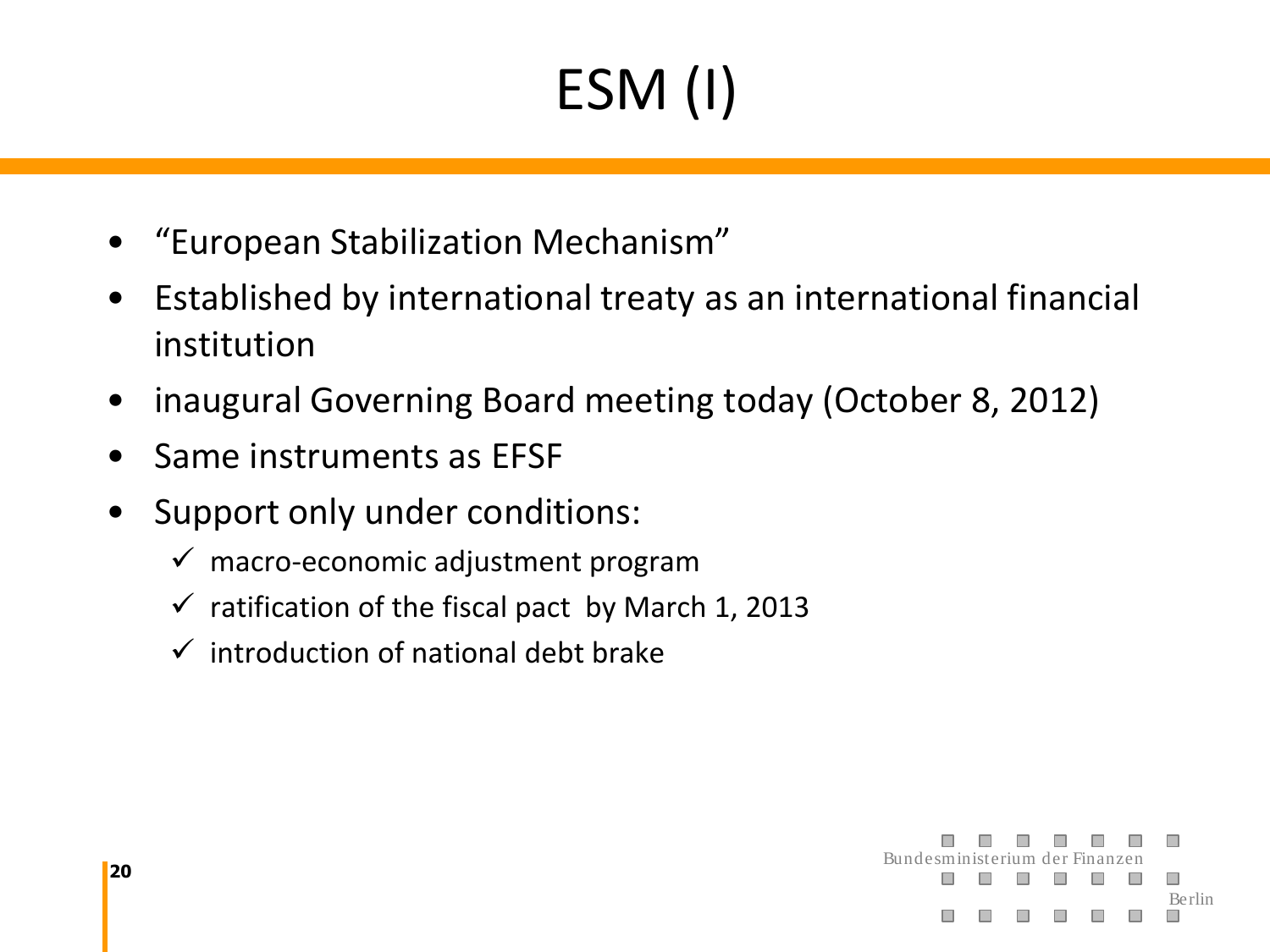## ESM (II)

**European Stability Mechanism (ESM)** by 2013

**21**

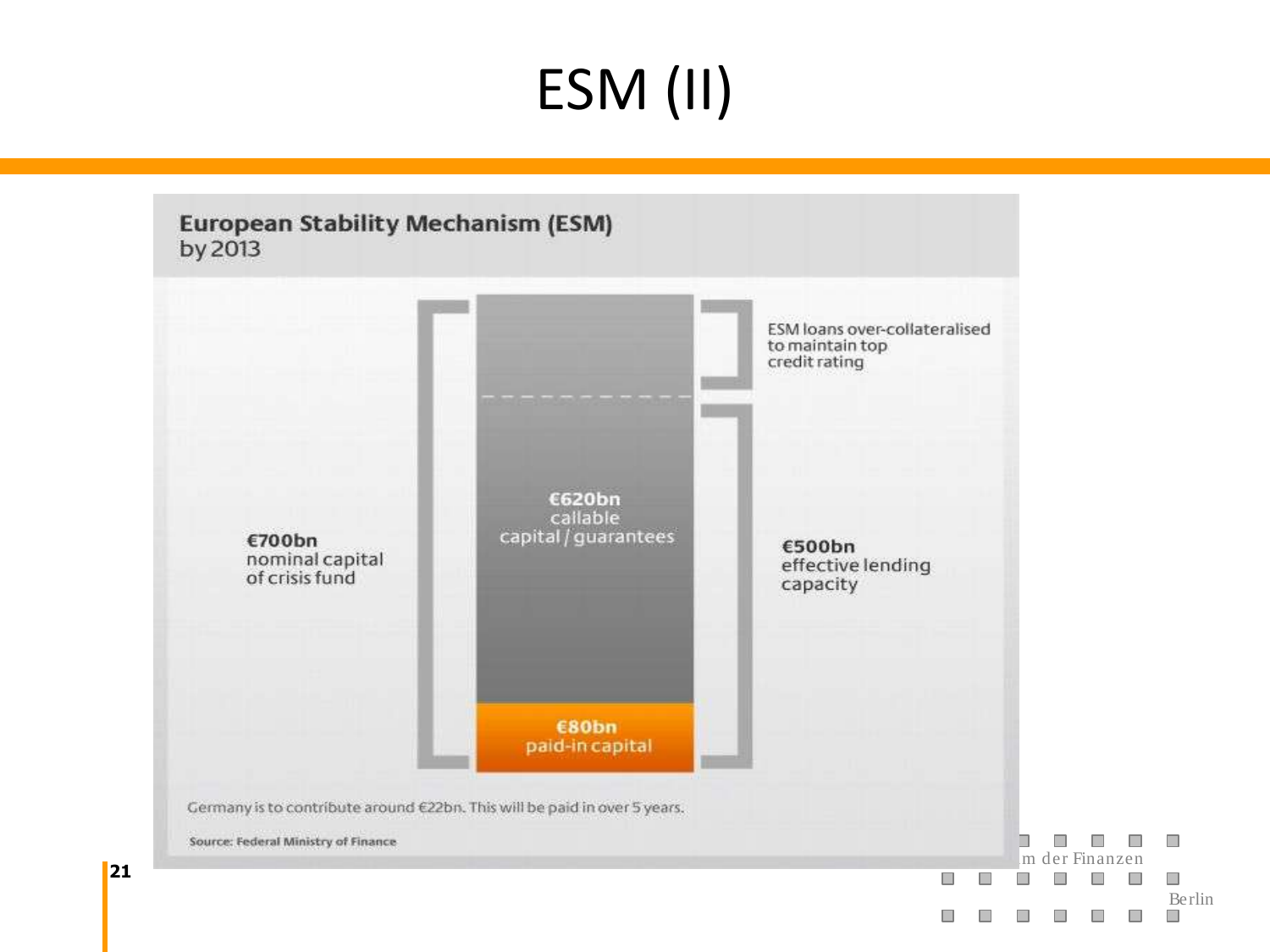#### Banking Union

- Discussion in full swing
- Components of a "banking union":
	- $\checkmark$  single supervisory mechanism (SSM)
		- $\checkmark$  Which role for the FCB?
		- $\checkmark$  Which role for national supervisors ?
	- $\checkmark$  European system of deposit guarantee schemes
	- $\checkmark$  European recovery and resolution framework
	- $\checkmark$  European rulebook in the form of capital requirements (Basel III)
- Don't forget: SSM is a precondition for a possible direct recapitalisation of banks by ESM

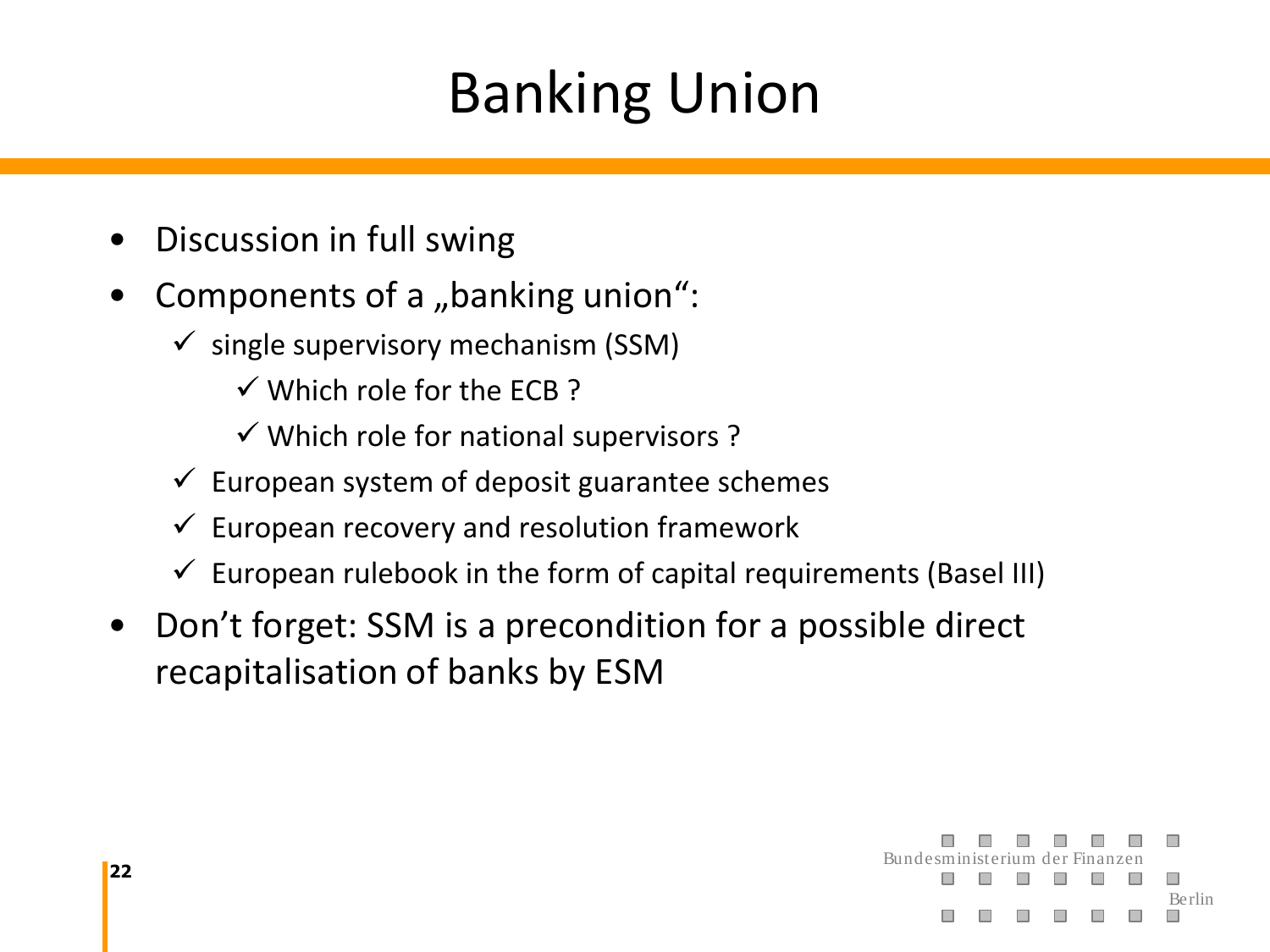#### Financial Regulation

- Comprehensive reform agenda on the way
- Key elements:
	- $\checkmark$  implementing of Basel III (Capital Requirements Directive CRD IV)
	- $\checkmark$  revision of the EU regulation on credit rating agencies
	- $\checkmark$  revision of the Markets in Financial Instruments Directive (MiFID) and the current rules on market abuse and investment funds
	- $\checkmark$  more stringent regulation of OTC derivatives markets (European Market Infrastructure Regulation - EMIR)
	- $\checkmark$  curbing banking pay practices that encourage recklessness
	- $\checkmark$  fundamental reform of European insurance supervision law (Solvency II)
	- $\checkmark$  regulation of the shadow banking sector (G20)
	- $\checkmark$  examine reform of the structure of the banking sector (Liikanen Group)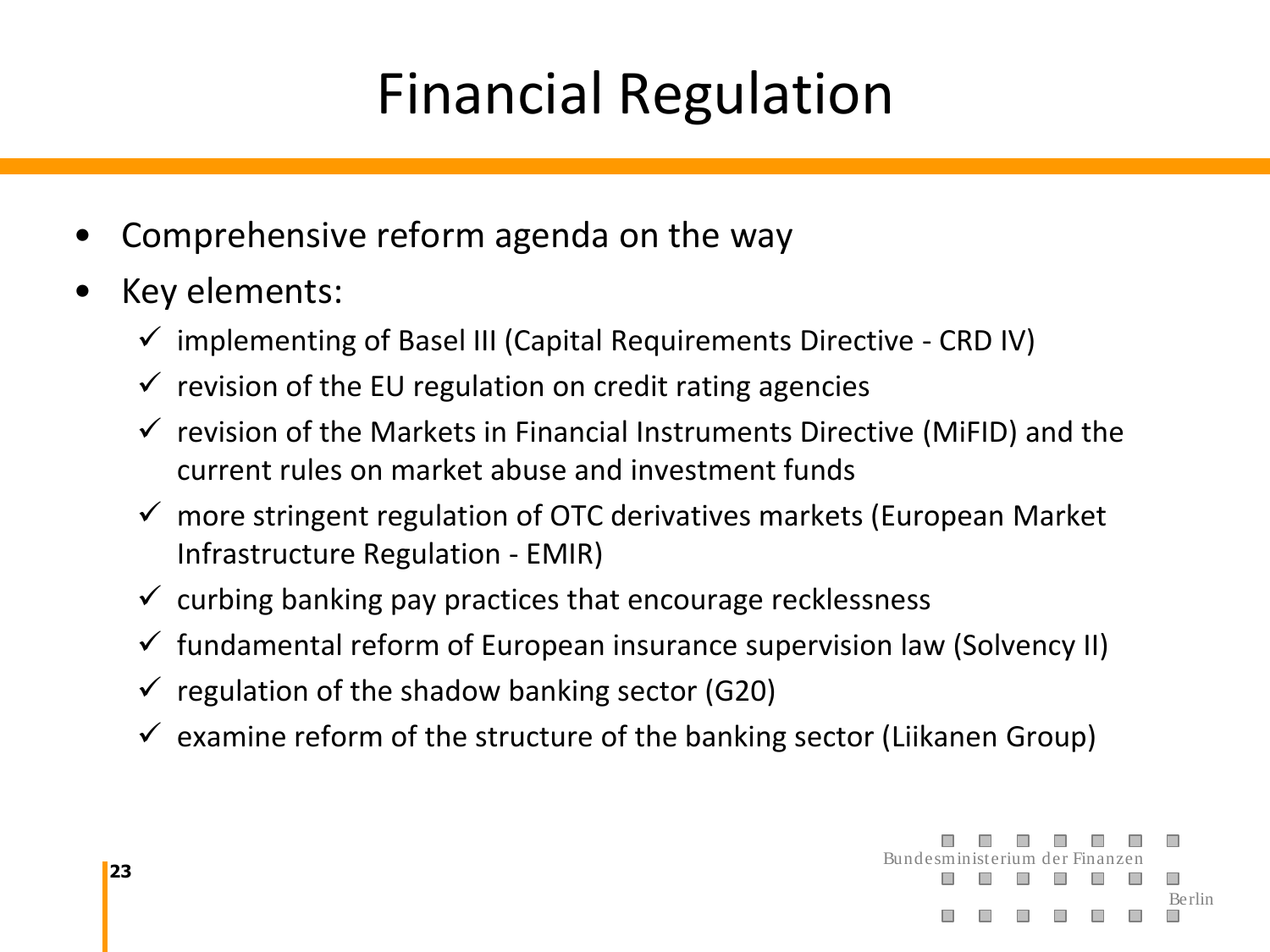#### ECB - Measures (I)

- Securities Market Programme (SMP):
	- $\checkmark$  current volume: €209 bn
	- $\checkmark$  expired on September 6, 2012
- Outright Monetary Transactions Programme (OMT):
	- $\checkmark$  bond purchases only under strict conditionality; no purchases yet
	- $\checkmark$  But if: unlimited, without seniority, but with sterilization and transparency
- LTRO I and II:
	- $\checkmark$  36 months
	- $\checkmark$  LTRO I (22.12.2011): €489 bn, net allocation €200 bn
	- LTRO II (29.02.2012): €529,5 bn, net allocation €314 bn

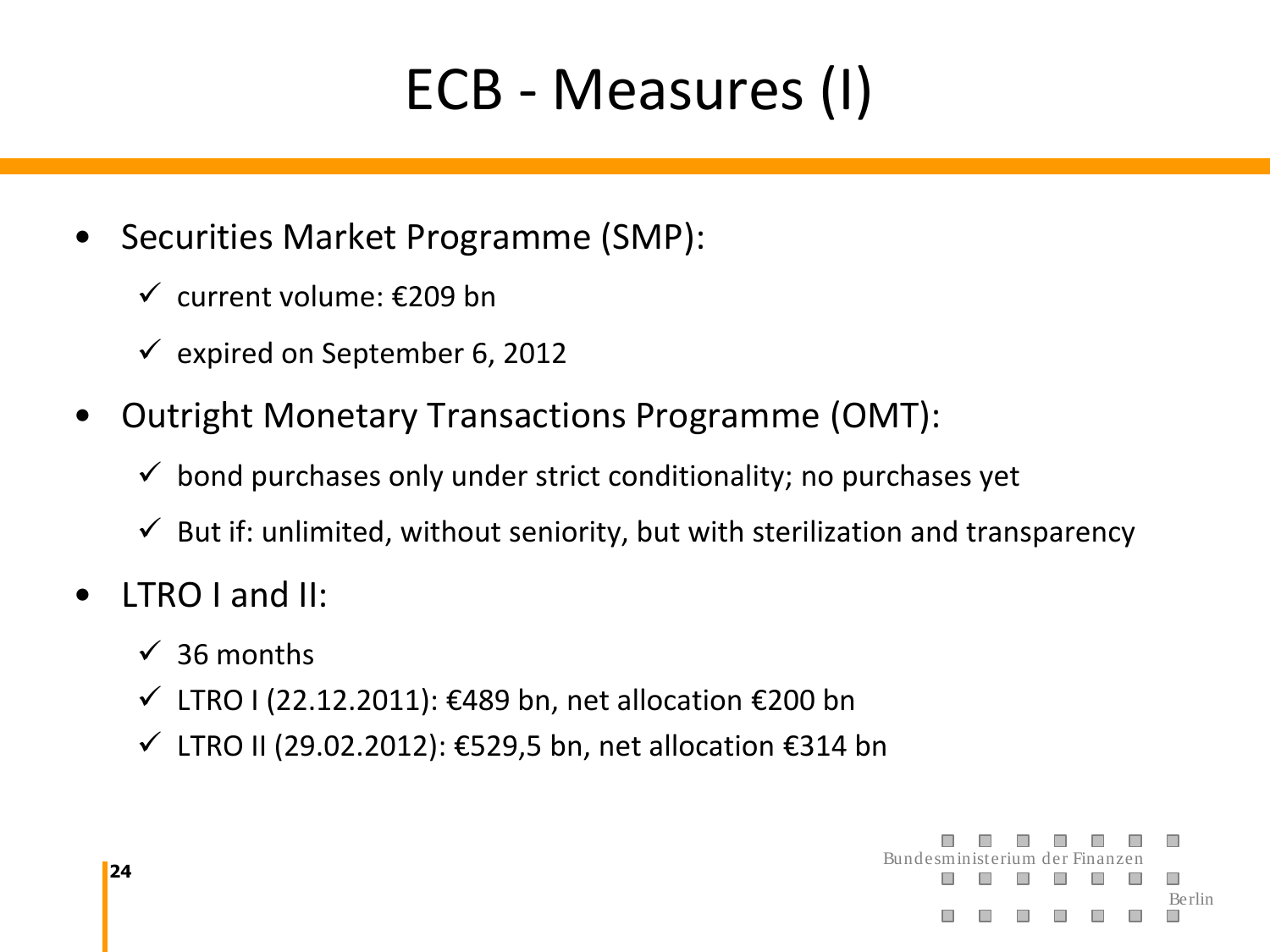#### ECB - Measures (II)

- Covered Bond Purchase Programme:
	- CBPP1 volume: €60 bn
	- $\checkmark$  CBPP2 volume:  $\epsilon$ 40bn
- Emergency Liquidity Assistance:
	- $\checkmark$  commercial banks can get emergency loans from national central banks under certain conditions
- Significantly lower collateral requirements for ECB lending to commercial banks
- Target 2 imbalances: More a symptom than of problem *sui generis*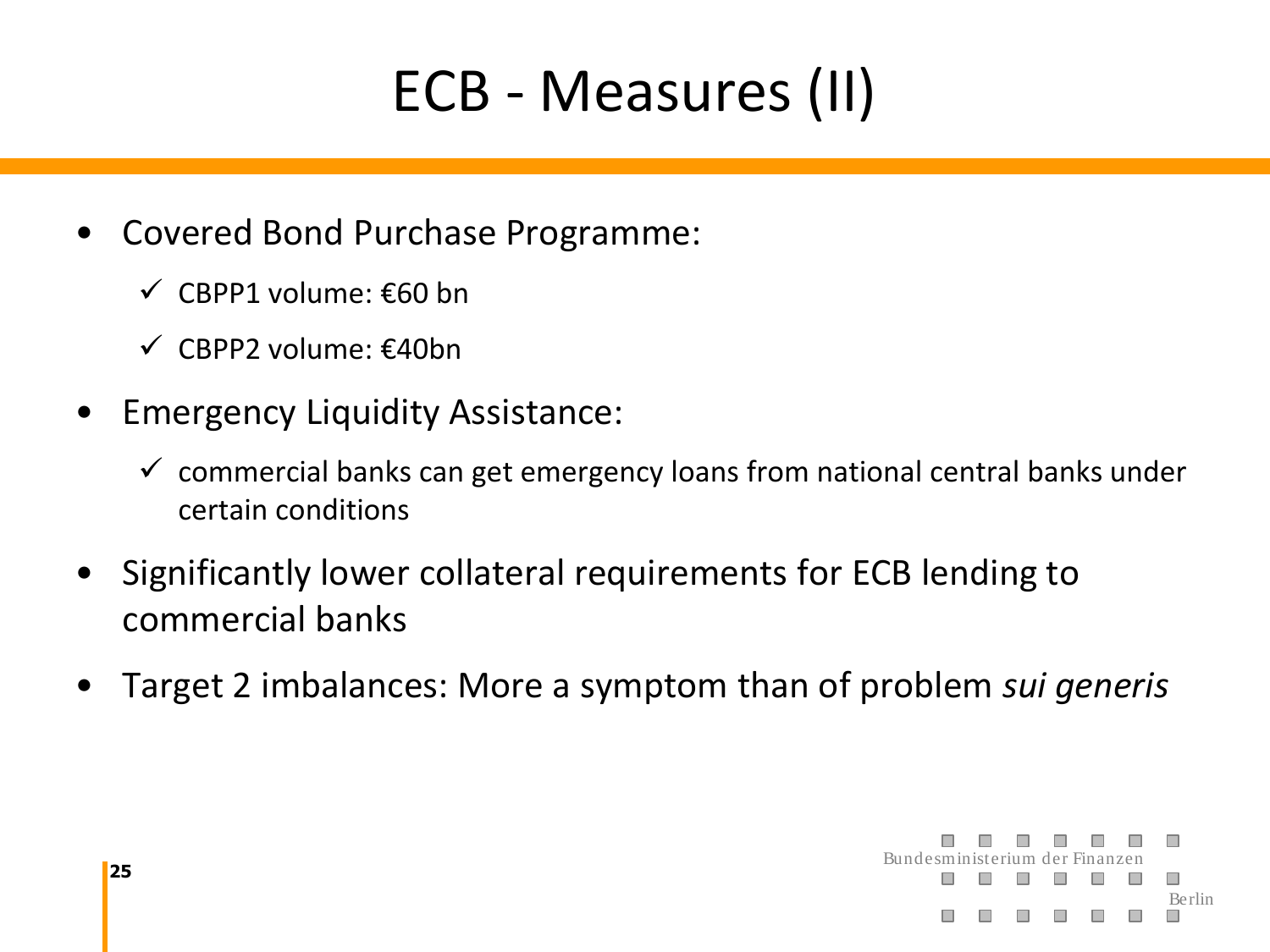#### ECB - Challenges

• Interest rates for commercial loans diverged

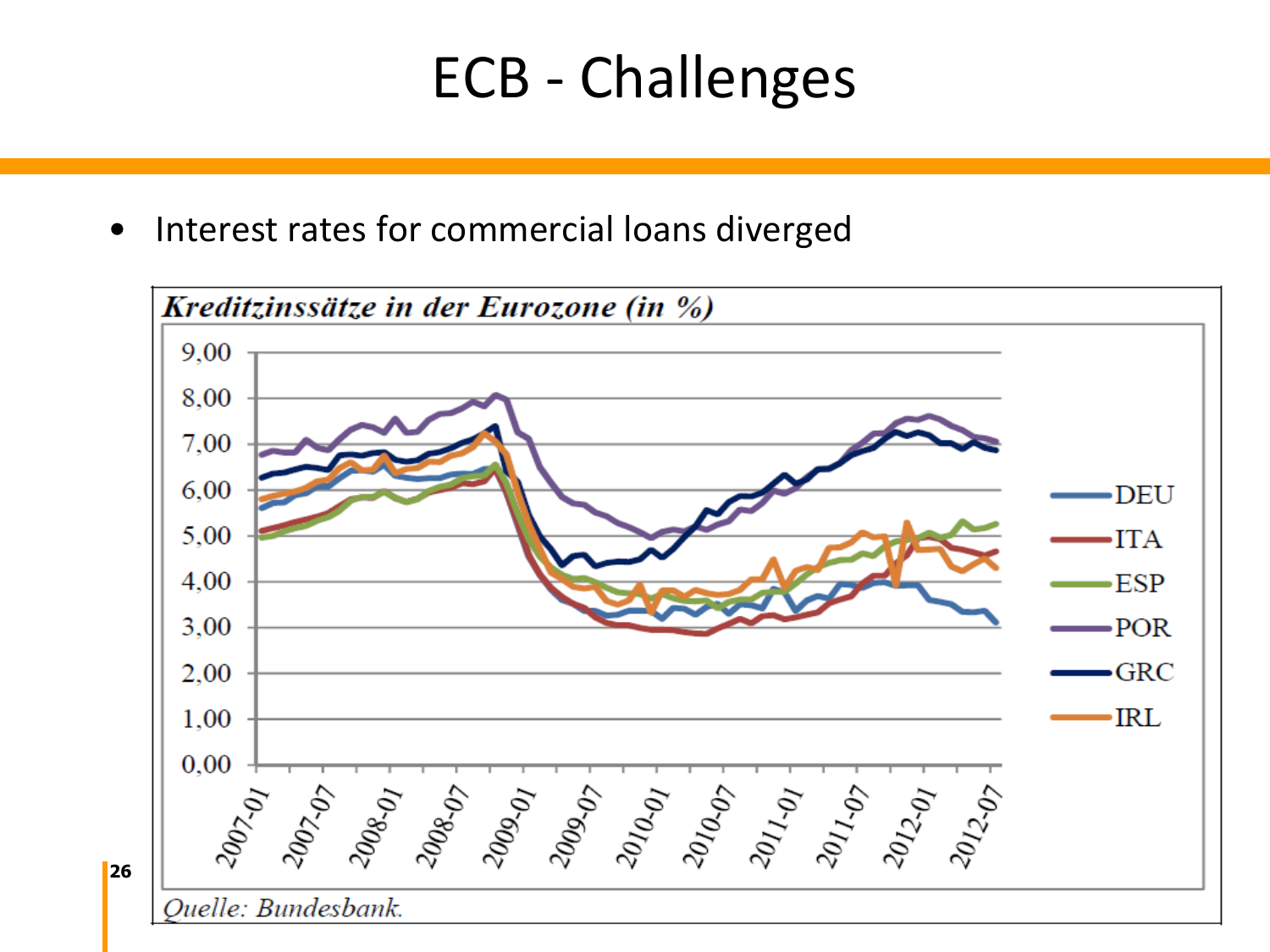### EU/Euro Area Governance Reforms

- President of the European Council (van Rompuy)
- President of the Euro Summit, elected for 2  $\frac{1}{2}$  years (van Rompuy)
- President of the Euro Group comes from the group of ministers or is full-time president (Juncker)
- Full-time Chairman of the Euro Working Group (Wieser)
- Euro Summit twice a year
- Stronger Euro Group: increased coordination and monitoring of economic and fiscal policies; preparation and follow up of Euro Summits
- "Quadriga" report to further strengthen the EMU due by end-2012; interim report in October; "robust debate"